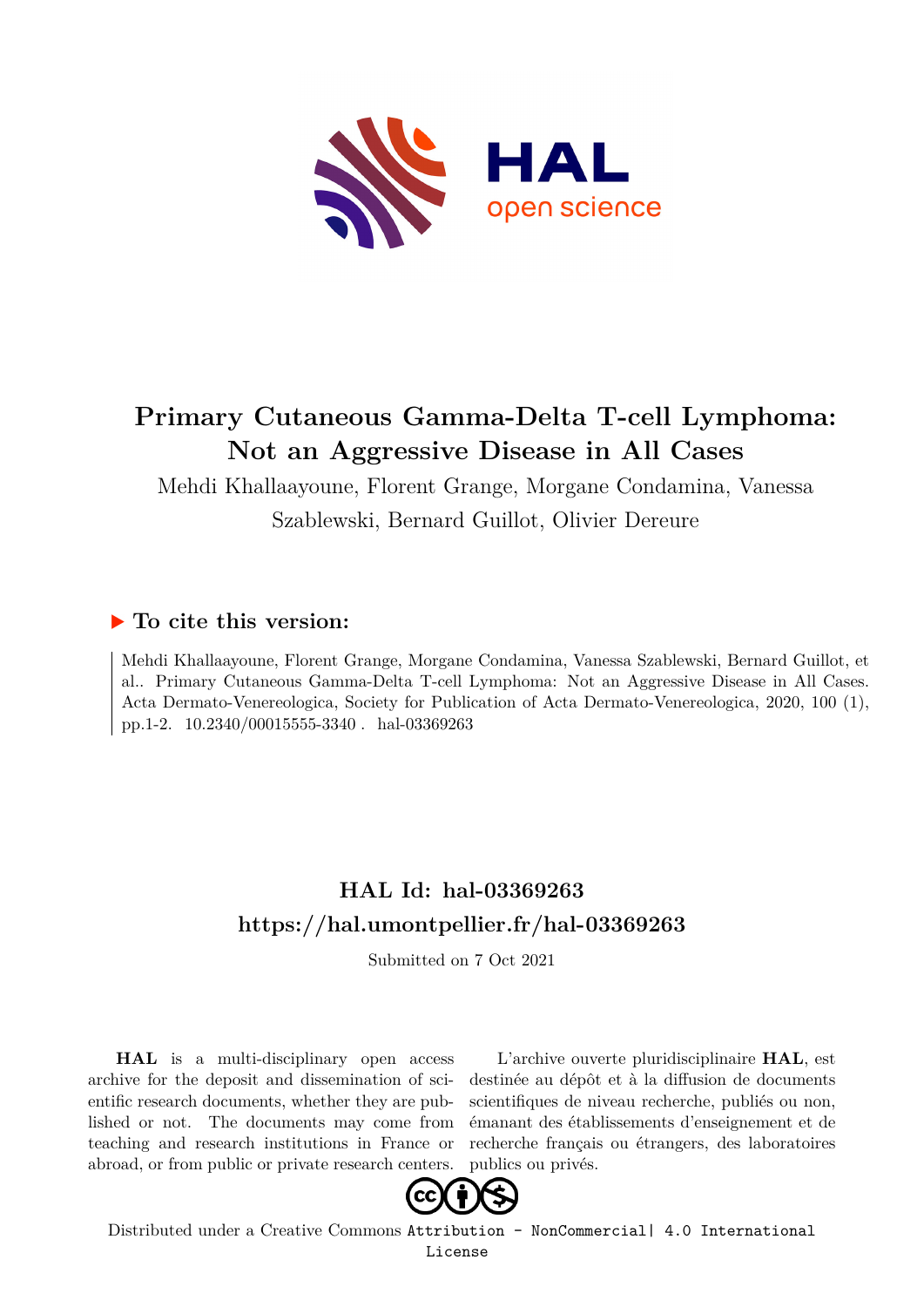Mehdi KHALLAAYOUNE<sup>1</sup>, Florent GRANGE<sup>2</sup>, Morgane CONDAMINA<sup>2</sup>, Vanessa SZABLEWSKI<sup>3</sup>, Bernard GUILLOT<sup>1</sup> and Olivier DEREURE1\*

*1Department of Dermatology, University of Montpellier and INSERM U1058, Hôpital Saint-Eloi, 80 avenue Augustin Fliche, FR-34295 Montpellier Cedex 5, 2Department of Dermatology, University of Reims, Reims, and 3Laboratory of Pathology, University of Montpellier, Montpellier, France. \*E-mail: o-dereure@chu-montpellier.fr*

Accepted Oct 14, 2019; Epub ahead of print Oct 14, 2019

Primary cutaneous gamma-delta T-cell lymphoma (PCGDTCL) is a rare form of primary cutaneous lymphoma characterized by a clonal proliferation of mature γ/δ T lymphocytes. PCGDTCL is usually considered an aggressive and rapidly evolving malignancy. Contrasting with this patter, we hereby report 2 unusual cases with a protracted indolent evolution.

### **CASE REPORTS**

*Patient 1*. A 68-year-old woman presented with relapsing ulcerated skin nodules, treated with several courses of antibiotics during the preceding 6 years, along with more recent fever and night sweating. Initial physical examination revealed multiple subcutaneous ulcerated nodules located on her limbs and trunk (**Fig. 1**) some of them evolving toward spontaneous regression according to the patient. A picture of an earlier lesion was obtained retrospectively, showing a thick ulcerated plaque clinically identical to later lesions thus confirming a long initial indolent course. No superficial lymphadenopathy was present and general status was conserved. Histopathological examination of a nodule revealed a dense dermal and subcutaneous infiltrate of medium-to-large lymphocytes displaying a CD3+ CD4- CD8- CD56+ EBER granzyme B+ TIA1+ TCRβ phenotype. Staging with positron emission tomography (PET) showed no suspect hypermetabolism of internal organs and deep lymph nodes. Based on these data, a diagnosis of PCGDTCL was established and a first-line treatment with methotrexate 20 mg/week was introduced owing to the protracted indolent evolution, initially associated with prednisone on account of biological elements of macrophage activation syndrome (MAS) with no related clinical symptoms. However, systemic chemotherapy with cyclophosphamide, adriamycin, vincristin and prednisone (CHOP) was rapidly implemented due to the uncontrolled progression of skin lesions but had to be interrupted after 4 courses owing to infectious complications. The patient finally presented with a deteriorated general condition, dyspnea and relapse of MAS and died one month after the last cycle of chemotherapy.

*Patient 2*. A 69-year-old man was referred for evaluation of recurrent, self-regressive cutaneous nodules of a 2-year duration, with no significant extracutaneous manifestations. Initial biopsies were consistent with primary cutaneous CD30<sup>+</sup> lymphoproliferation, and cutaneous lesions were treated with topical steroids. After 2 years of relapsing and remitting lesions, he finally presented with nonregressive subcutaneous nodules on the legs and trunk. Histopathological examination then revealed a dense predominant dermal and subcutaneous infiltrate of small to medium-size lymphocytes (Fig.  $S1<sup>1</sup>$ ) expressing a CD3<sup>+</sup> CD4<sup>-</sup> CD8<sup>-</sup> CD56<sup>-</sup> granzyme B<sup>+</sup> TIA-1<sup>+</sup> TCR $\beta$ <sup>-</sup> TCR $\gamma$ <sup>+</sup> phenotype (Fig. S2<sup>1</sup>), whereas GeneScan analysis identified a dominant T-cell population in skin lesions. PET did not display any hypermetabolism suspect of extracutaneous involvement. A diagnosis of PCGDTCL was retained and a treatment with methotrexate 15 mg/week was started. Since no improvement was obtained after 5 months, pegylated liposomal doxorubicin was subsequently introduced replaced after 7 cycles



**Fig. 1. Patient 1: multiple ulcerated nodules on the abdomen.**

by polychemotherapy with CHOP owing to iatrogenic peripheral neuropathy. This latter therapy was efficient and remained well tolerated after 9 cycles (7 CHOP and 2 COP) with no worsening of peripheral neurotoxicity. No skin progression nor extracutaneous involvement was observed 24 months after the last course of chemotherapy and more than 5 years after the first occurrence of cutaneous nodules.

### **DISCUSSION**

PCGDTCL is a rare and usually aggressive malignancy, accounting for less than 1% of primary cutaneous lymphomas overall. Patients usually present with sometimes ulcerated or necrotic panniculitis-like plaques, nodules and tumours, mainly located on the limbs and the trunk (1). Histopathological and immunohistochemical analysis typically display an atypical lymphoid infiltrate, involving the epidermis, dermis, and/or subcutis, consisting of CD3<sup>+</sup> CD4<sup>-</sup> CD5<sup>-</sup> TCRβ<sup>-</sup> TCRγ<sup>+</sup> CD8<sup>-</sup> medium to large-size cells with variable expression of CD7 and CD56 and a strong expression of the cytotoxic markers granzyme B and TIA-1 (2). This entity usually displays an aggressive clinical course with a median overall survival of 15 months (2), the frequent occurrence of MAS and a poor response to treatment including systemic polychemotherapy (3).

However, an increasing corpus of reports suggests the existence of a less frequently encountered subset with an allegedly more "indolent" or "smouldering" clinical course, variable clinical and histological presentations (4–12) and an overall survival that may range from 2 (4) to more than 15 years (10). Of note, the accurate nature of this "indolent"

<sup>1</sup>https://www.medicaljournals.se/acta/content/abstract/10.2340/00015555-3340